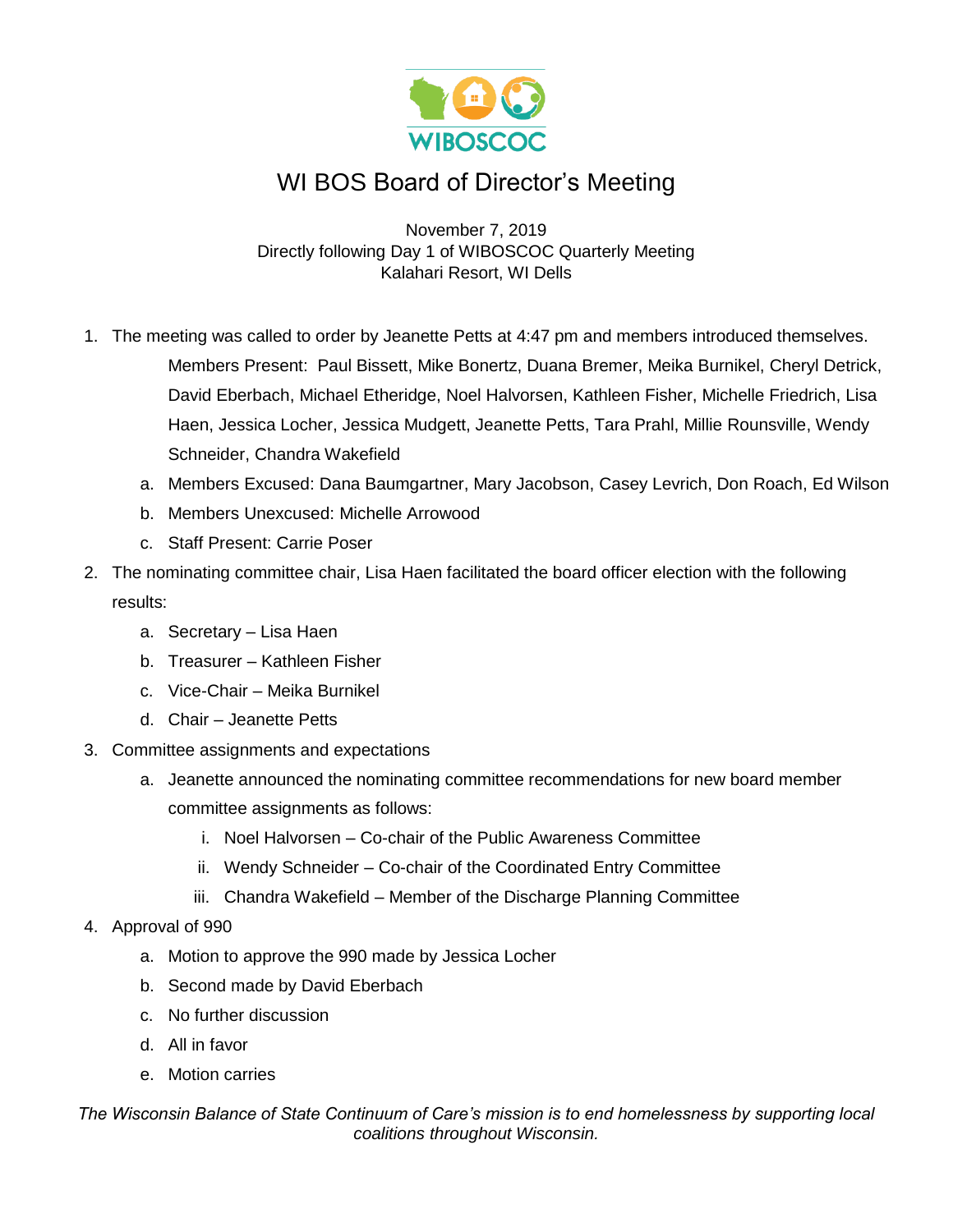- 5. Approval of September Finance Report
	- a. Motion to table the September finance report made by Cheryl Detrick
	- b. Second made by Jessica Locher
	- c. No further discussion
	- d. All in favor
	- e. Motion carries
- 6. Approval of 10/22/19 and 10/23/19 (email) minutes
	- a. Motion to approve the 10/22/19 and 10/23/19 (email) minutes made by Jessica Locher with the revisions below:
		- i. On the 10/22/19 need to add to the end of the sentence: Carrie will let the new board members know that they have been elected
		- ii. Change sentence that indicated Cheryl would not be in attendance
	- b. Second made by Meika Burnikel
	- c. No further discussion
	- d. All in favor
	- e. Motion carries
- 7. Closed Session
	- a. Motion to go into closed session made by Meika Burnikel
	- b. Second made by Noel Halvorsen
	- c. No further discussion
	- d. All in favor
	- e. Motion carries
	- a. Motion to go back into open session made by Mike Bonertz
	- b. Second made by Noel Halvorsen
	- c. No further discussion
	- d. All in favor
	- e. Motion carries
- 8. Other business
	- a. Approval of 11/5/2019 Executive Committee email meeting minutes
		- i. Motion to approve 11/5/2019 Executive Committee email meeting minutes made by Jessica Locher
		- ii. Second made by Jessica Mudgett
		- iii. No further discussion
		- iv. All in favor
		- v. Motion carries

*The Wisconsin Balance of State Continuum of Care's mission is to end homelessness by supporting local coalitions throughout Wisconsin.*